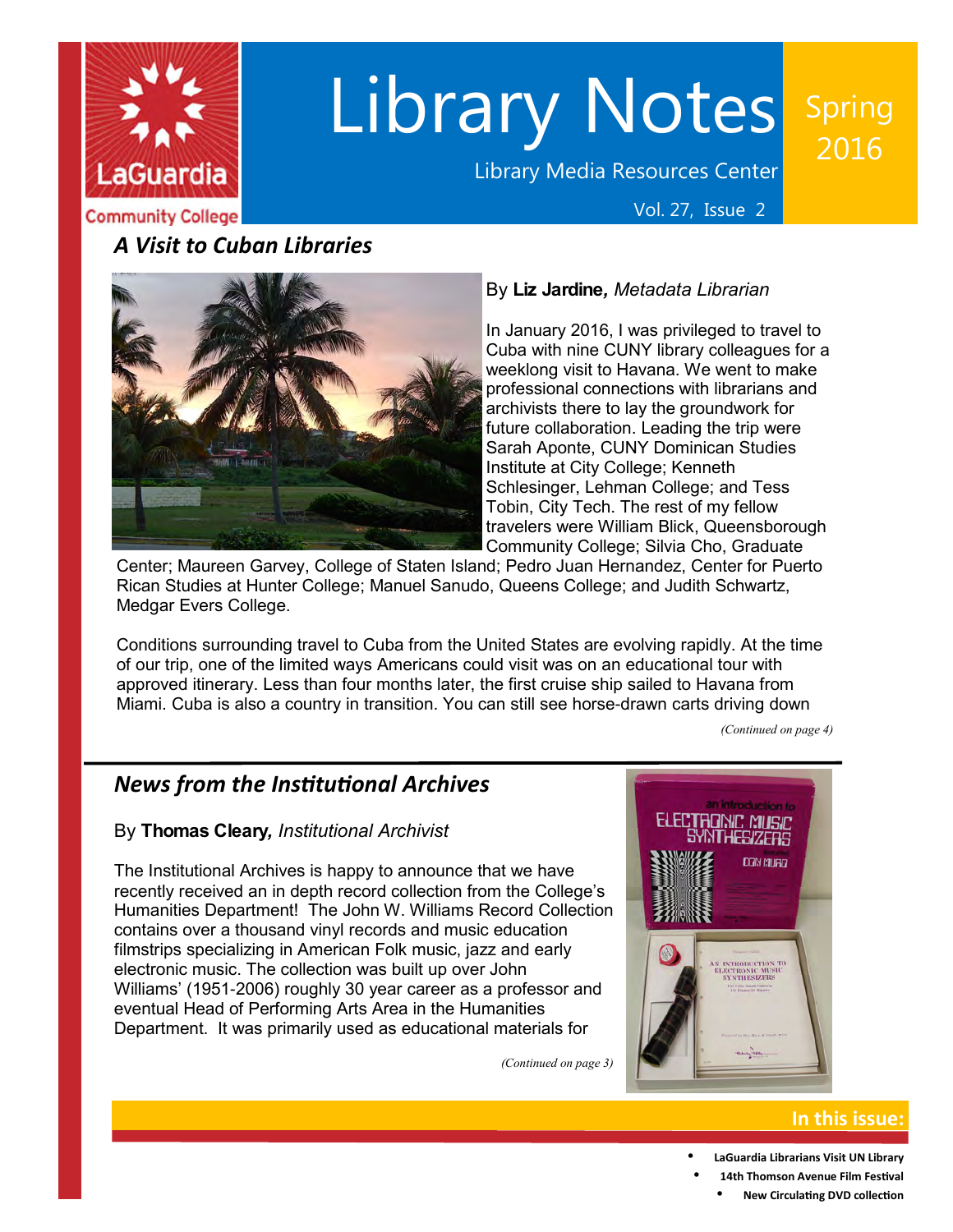#### TABLE OF CONTENTS Additional Faculty & Staff News 3 14th Annual Thomson Avenue Film By Terry Parker 6 New DVD Loan Service Available to By Terry Parker 6 LaGuardia Librarians Visit United Nation's Dag Hammarskjöld Library By Alexandra Rojas & Ian McDermott 7 Welcome to New Library Staff to Meta 2 Faculty & Staff Highlights **B** Stage B A Visit to Cuban Libraries By Liz Jardine 1 News from the Institutional Archives By Thomas Cleary 1 **Festival Students** COLUMNS: ARTICLES:

## *Welcome to New Library Faculty*

**Ian McDermott** Instruction Librarian



 Ian McDermott started in March as the new Instruction Librarian at LaGuardia Community College and begins at the Instructor rank. Previously, he was the Collection Development Manager at Artstor, where he led the process of acquiring image collections for the Artstor Digital Library from museums, libraries, and archives around the world. He also served as the Kress Fellow in Art Librarianship at the Yale Arts Library and later was the Assistant Librarian at the Yale Center for British Art. In addition to his instruction duties, Ian is serving as a liaison to the fine arts and photography programs, contributing to collection development in these areas while working to address their

 unique research needs. His research interests include visual literacy, crowdsourcing software, and contemporary art. Ian holds a BFA in photography from the University of Illinois at Urbana-Champaign, an MLIS from the University of Pittsburgh, and as of this spring, an MA in art history from Purchase College, SUNY. Ian loves dance parties with his wife and baby daughter, listening to music you can't dance to on his own, watching and playing soccer, and agonizing over his beloved New York Mets. ■

 *Library Notes*  Spring 2016 Volume 27, Issue 2

 Chris McHale Silvia Lin Hanick Ian McDermot Editors

This newsletter is published once each semester by LaGuardia Community College's Library Media Resources Center. Opinions expressed do not necessarily represent those of the Library Media Resources Center or of LaGuar-dia Community College.

**LIBRARY NOTES** 

 Comments may be sent by email to: cmchale@lagcc.cuny.edu, slinhannick@lagcc.cuny.edu, or imcdermott@lagcc.cuny.edu.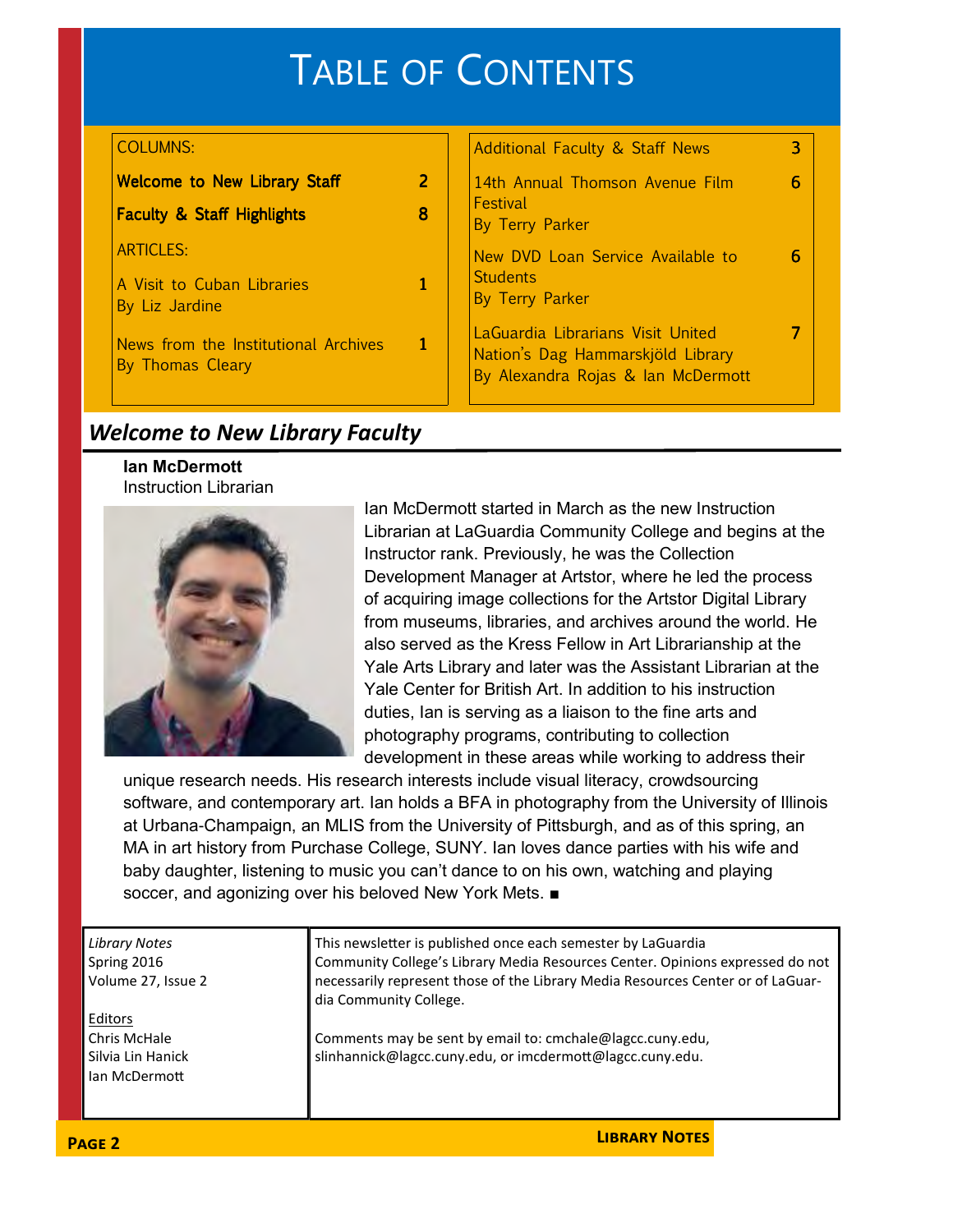## *Additonal Faculty & Staff News*

  Some of you might know that **Chief Librarian Scott White** is on medical leave. His doctors discovered a brain tumor in early February and Scott suffered a stroke during the surgery to remove it. Luckily, the prognosis is good. Scott is working hard on rehabilitation and getting stronger every day. He's back home, under the watchful care of his wife Yola and his sons Owen and Luke. Scott's spirits are strong and he's ready to come back to work as quickly as possible.

 Scott is always happy to entertain visitors. If you're interested, make sure you connect with his wife Yola (Nasrin Rahman, our department secretary, can help you with this). Scott has a lot of medical appointments, so his schedule can be complicated. If you want to bring food, it's always appreciated. Scott can't, however, eat leafy greens and broccoli. He's also always happy to sample sugar-free desserts.

 Scott is checking email, taking phone calls, and sending texts, so there are plenty of ways to let him know you're thinking about him.

 It's an understatement to say it's been a tough 2016 for Scott and his family. However, given his singular focus on healing and the amazing support of his family and friends, we're all con-fident Scott will be back at work in no time!

  Circulation Assistant **Phillip Torres** graduated from LaGuardia this term. He earned an Asso- ciate in Arts degree in Writing and Literature. With this degree, coupled with his growing in- terest in literary media, he intends on pursuing a Bachelor's degree in Journalism at Baruch College. It is his goal to combine these two aspects of the literary world to aid him in his life-long goal of becoming an English Teacher. ■



 **LEFT:** Phillip Torres at Commencement **RIGHT:** Sharon Wilson Chambers (former student Circulation employee) and daughter Ra- chel Chambers (Commencement Representatve for Graduation Class of 2016 and featured speaker for "Heads Up America"



#### *(Continued from page 1)*

 the College's music classes and contains a wide variety or artists and genres. We will be cataloging and processing the collection, aiming to have the collection open within the next few months.

 The John W. Williams collection will also be one of the first collections to fall under the new collection scope of the Archives which will include a broader range of faculty, staff and student materials. With this new scope, we hope to capture the everyday life of LaGuardia, giving better insights into the culture of the College. If you have any questions on the collection or the Archive's new direction please contact Thomas Cleary (tcleary@lagcc.cuny.edu) or Elizabeth Jardine (ejardine@lagcc.cuny.edu). ■







**LIBRARY NOTES SPRIN 2016 PA E 3**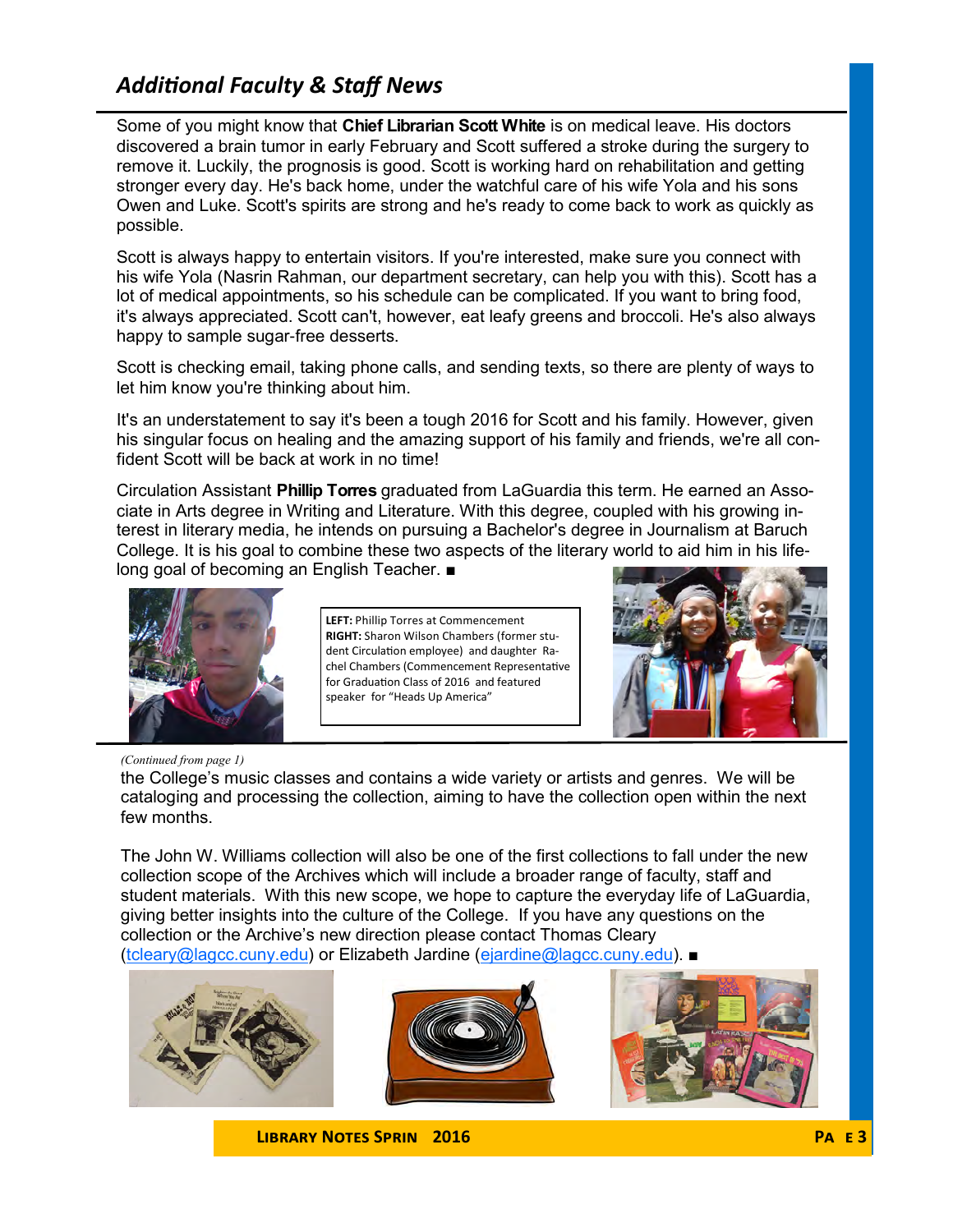#### *(Continued from page 1)*

 the side of highways, not to mention the vintage 1950s automobiles, for which the country is famous, alongside new SUVs. Travel could be unpredictable at times. We found hot water scarce in our hotels and elevators temperamental. We ran into venues that were closed and tried to alter our schedule to get back to them, but within the structure of a busy tour itinerary, we were not always successful. Flexibility was the traveler's friend on this trip.

 To learn more about the city, we spent our first day touring Old Havana, a UNESCO World Heritage Site. I am interested in architecture and



 this was a feast for the eyes. The 18th-century Spanish colonial baroque style was evident in palaces and churches. More recent buildings were colorful with intricate ironwork and stained glass windows. While not all of the buildings were in the best shape, Havana is hard at work to restore more of the structures in this district.



 As wonderful as the architecture and scenery of this country were, the stars of the trip were the libraries and, especially, librarians. We went to eight academic libraries, archives, public libraries and special libraries. Our Cuban colleagues were gracious hosts and shared their passion for their work. Their comments sounded not all that different from what I hear in the U.S. when discussing topics like the state of new college students' library knowledge or the importance of reading to very young children. But where the difference between us was apparent was in how they carry out their work given often severe limitations in technological infrastructure and funds. Several libraries doing digitization work remarked on problems with servers and available bandwidth. The central library at the Universidad de La

 Habana is very interested in free

 software and open access resources due to funding constraints. They are even building their own online catalog from their digitized catalog cards, probably because their budget does not allow them to purchase an online catalog system--this reminded me of what libraries in the U.S. were doing 25 years ago. AIso the university library has no off-campus access to their electronic resources and only 50 terminals in their computer lab providing on-campus access for 15,000 students.



This scenario of scarce technological resources played out across the libraries we visited with

 *(Continued on page 5)*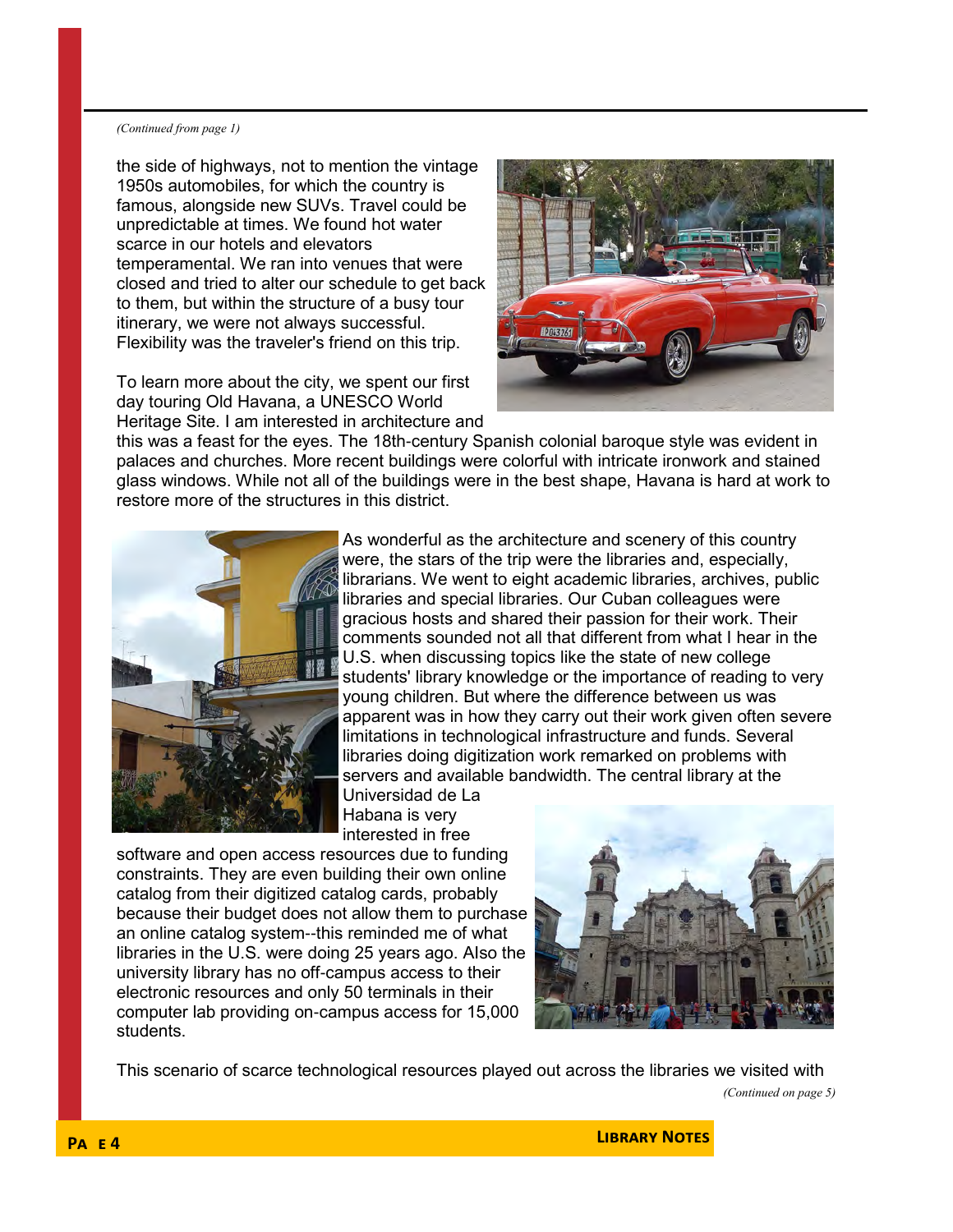

#### *(Continued from page 4)*

 the notable exception of the Biblioteca Médica Nacional (BMN). Cuba's national medical library has an ample computer lab as well as several terminals in the lobby for user searching. It provides web space to the medical community across Cuba, for example for conferences. A web portal connects users to its virtual library, virtual university and subject portals maintained by medical specialists. The support the BMN receives is reflected in the strong reputation of Cuban medical care and health professionals.

 In general I saw many old books and journals and fewer new ones on the shelves of these institutions. Here we teach our students

 not everything is available free on the Internet and to use the books and subscription databases we purchase for their use. Cuban libraries on meager budgets do not have access to many of the materials they need to teach and maintain scholarship, and the Internet will not be able to fill that gap. They also lack robust interlibrary loan infrastructure. Resource sharing in Cuba is manual as opposed to our computerized interlibrary loan systems. There you make phone calls, asking around to find who might have what you need.

 The Open Access movement has many friends in Cuba. Open access is generally defined as publications that are online, free of charge, and free of many copyright and licensing restrictions. The university librarians were interested in new open access resources such as our own CUNY Academic Works institutional repository. While Cuban librarians and scholars often need access to quality resources, they are more than willing to share their own scholarship through open access as well. The librarians at BMN showed us 23 open access medical journals that are published in Cuba.

 Both the national library and the university library have been working on newspaper digitization projects. These newspapers are fragile materials which need to be preserved before they are damaged or age beyond usability. In Cuba, digitization refers to materials being saved in digital format such as on a DVD or drive but not necessarily made available on the web (here are the server and bandwidth issues mentioned coming into play again). As long as they have been preserved, the access can always be added later. It is important work these libraries are doing to capture these materials in digital form before it is too late.



 All the effort the librarians we met in Havana expended on dealing with fiscal and technological constraints on their work likely takes up a significant part of their time. This lessens the time they have for other important work. But Cuban librarians are dedicated to providing vital services to their users, often with little material support, and are determined to do whatever they need to get the job done. ■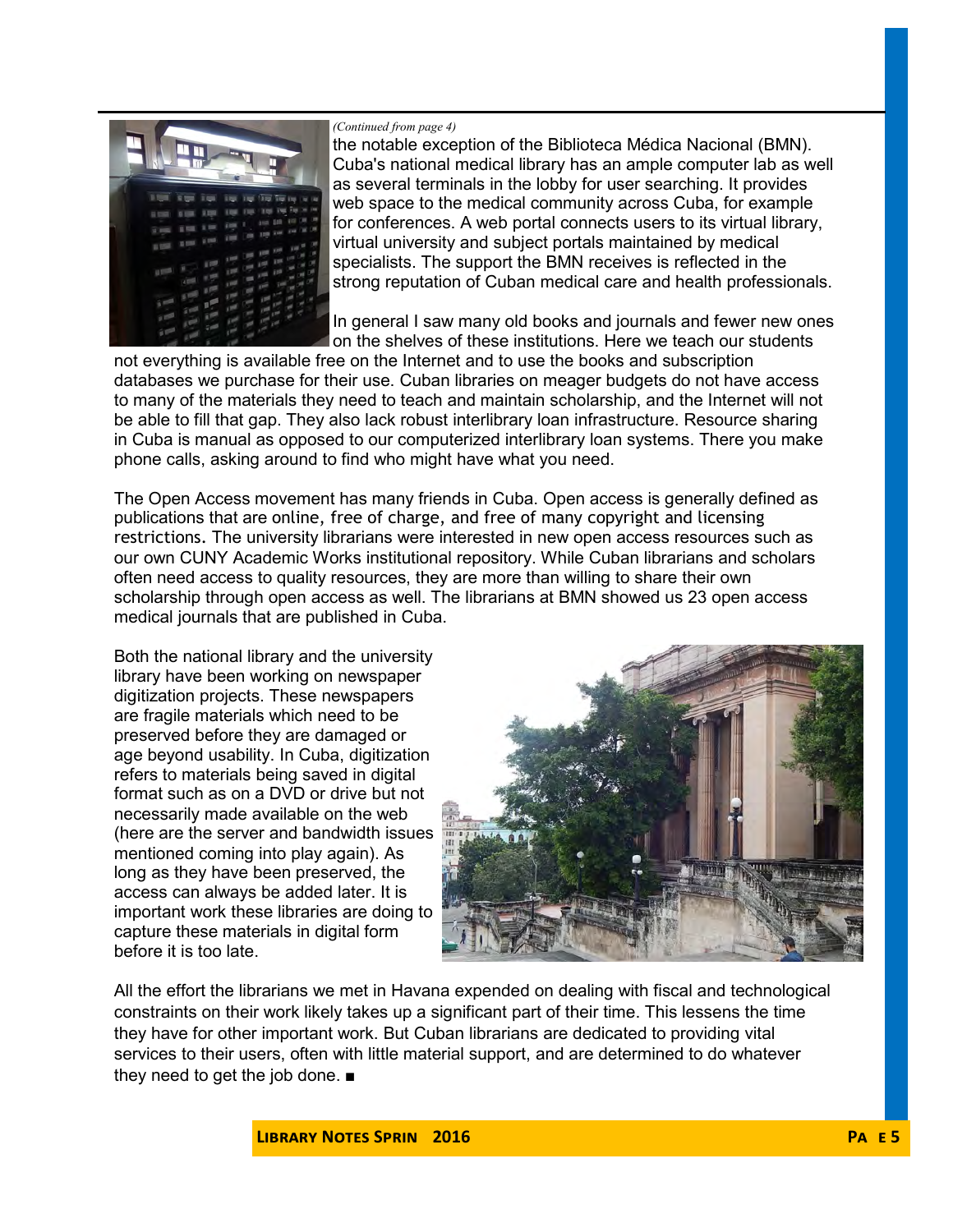## *14th Annual Thomson Avenue Film Festval*

#### By **Terry Parker***, Coordinator, Media Services*

 On June 9th, the Thomson Avenue Film Festival celebrated its 14th season. The festival has continued to provide our students with an opportunity and vehicle to artistically express their creative filmmaking talents. Many of the former participants have moved on to receive recognition and awards from other festivals. In the very first year, it was evident that our students had the natural ability to inspire, educate, entertain, and be visionaries.

 This year we are honored to collaborate with the nationally recognized Heads Up America Program established by President Barack Obama. The main goal of Heads Up is to make community college free for everyone. Here at LaGuardia, Heads Up America and the LaGuardia Foundation underwrote a Video Contest at this year's festival which awarded free tuition for one full semester to a lucky and deserving winner. The participating students made a 60 second video that answers the question: Why Would Free Community College be Key to the Nation's Success? The winner was announced and showcased at the film festival. Additional theme-oriented student films were presented throughout the evening. These films are the original and creative works of our New Media Program students and Alumni.



 (Left to Right) LaGuardia President, Dr. Gail Mellow; first place winner, Jedglen Sandoval; LaGuardia Heads Up America Coordinator, Remy Patrick Lavilla

 The 14 Annual Thomson Avenue Film Festival is sponsored by the Humanities department, the Media Studies department, the Library Media Resources Center, and the Student Government Association. ■

## *New DVD Loan Service Available to Students*

#### By **Terry Parker***, Coordinator, Media Services*

 Students with validated CUNYfirst credentials will now be allowed to participate in a new trial DVD loan program. Until now, students were only allowed to borrow and use DVDs within the cozy confines of the Media Lab, or access titles via the on-campus only Streaming Media Service. Although the Library has over 1,000 DVD titles, the initial trial period will cover only 60% of the collection. The remaining titles will be available immediately in the Fall term. The collection consists of a vast array of documentaries and feature films covering many genres and subjects such as Action, Dramas, Business, Romance, Science Fiction, Political and Social Sciences, Natural and Applied Sciences, Sports, Travel, Mathematics, Comedies, History, Gender, and Ethnic studies. Many of the titles are captioned for students with special needs. The loan period for each DVD will be 4 days, with the application of late fees when warranted. ■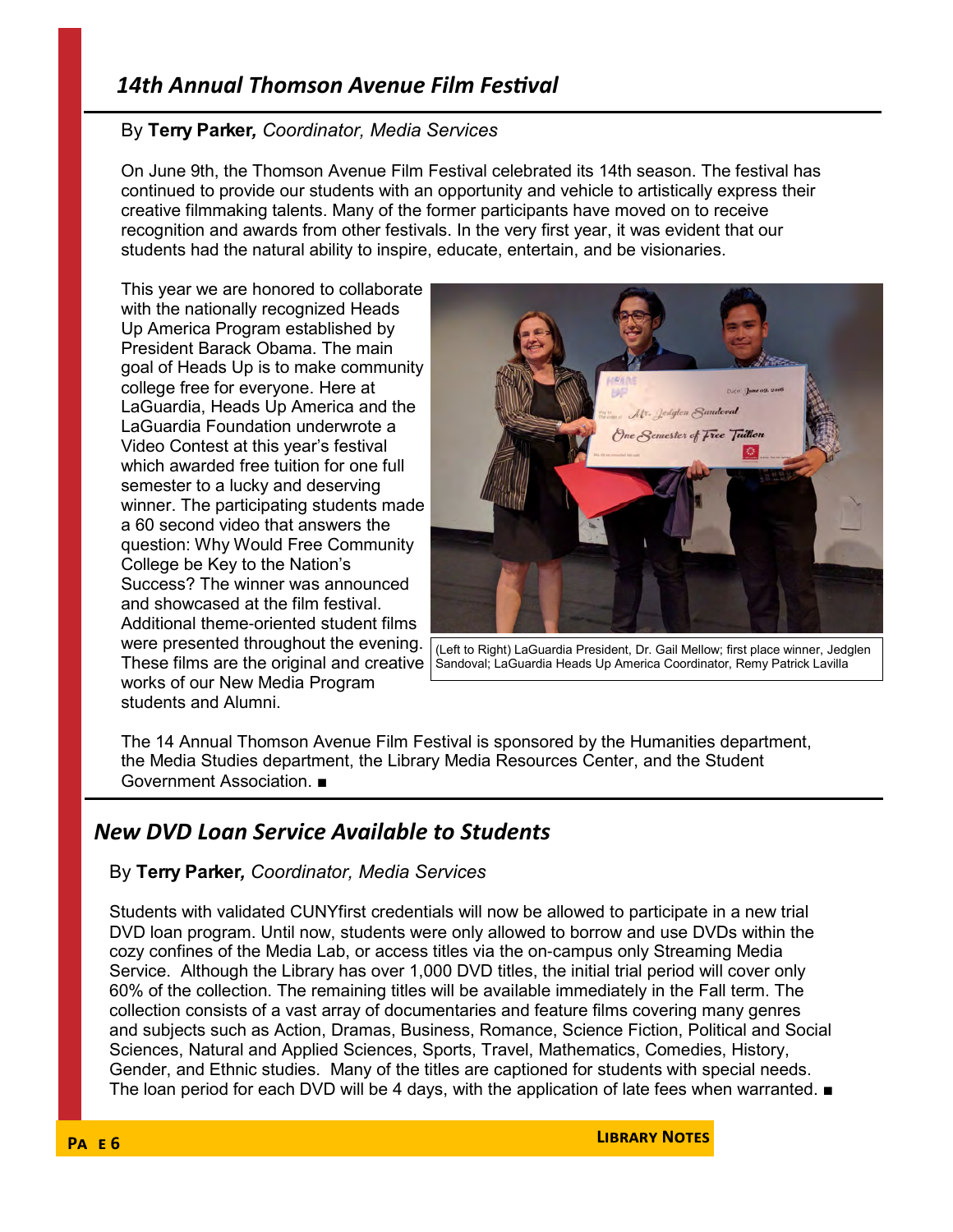## *LaGuardia Librarians Visit United Naton's Dag Hammarskjöld Library*

 By **Alexandra Rojas,** *Coordinator, Reference* & **Ian McDermott**, *Instruction Librarian*



 On April 15, 2016, members of the Library Association of the City University of New York (LACUNY) were treated to a tour of the United Nations' Dag Hammarskjöld Library, organized by Dr. Kanu Nagra of the Borough of Manhattan Community College and Alexandra de Luise from Queens College. Ramona Kohrs, the Library's outreach and development coordinator, provided an excellent tour of the physical space and a thorough overview of the library's services and collections.

 Named after the second Secretary General of the U.N., the Dag Hammarskjöld Library's primary function is to support the research of U.N. community: member states' delegates and Secretariat staff. They accomplish this crucial service by collecting and preserving the U.N.'s official documentation—

 dating back to its previous incarnation as the League of Nations, established in the wake of World War II. Today, the Library collects books and periodicals concerning international affairs in addition to official U.N. publications: treaties, speeches, maps, voting records, and other documents relating to the General Assembly and Security Council. In particular, the Library contains a remarkable map collection, notable for its breadth of map types relevant to the study of conflicts, corporate history, and colonial studies, among other topics. All materials published after 1980 are discoverable via the Library's online catalog, UNBISnet; a card catalog is available for earlier publications.

 Dag Hammarskjöld Library's staff also presented on their digitization efforts, reference services, and outreach efforts. Digitization of past and current documents is ongoing to increase accessibility. Over 17 million documents have been digitized to date. The Library has created excellent online research guides using the LibGuides platform to assist users. These guides are available in the six official languages of the U.N.:

 Arabic, Chinese, English, French, Russian, and Spanish. Online access is critical because, sadly, visitors are infrequently allowed to visit the U.N. due to security concerns. Since September 11, 2001, gaining access to the U.N.'s physical plant is difficult. This is obviously a shame as it limits access to the goings-on of a vital institution (we were told people used to stop by and watch the General Assembly) and prevents researchers from accessing a rich and unique library collection.

 The U.N.'s headquarters (completed in 1952) is a marvel of midcentury modernism and houses fine examples by then- contemporary artists. The team commissioned to design the site included masters Oscar Niemeyer and Le Corbusier. The open floor plans flow into one another, a poignant symbol of the U.N.'s goal of international peace and solidarity. The Library, opened in 1961, was designed by Harrison and Abramovitz and Harris, a New York



 *(Continued on page 8)*